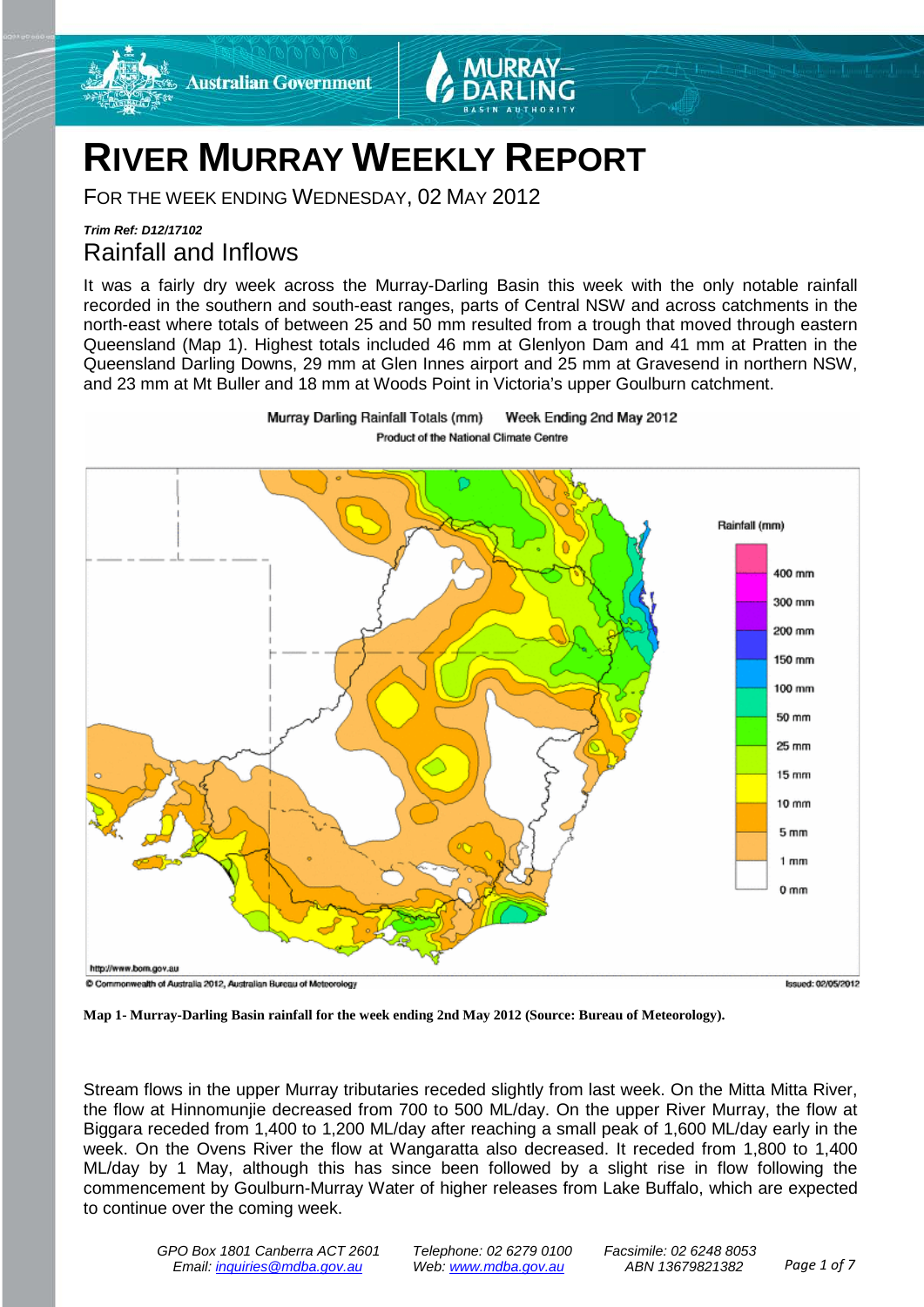

# April 2012 Summary

Following the extremely wet weather experienced across the Murray-Darling Basin during March, conditions during April were a considerable contrast. Below average rainfall was recorded over wide areas of the region and according to the Bureau of Meteorology it was the 24th driest April out of 113 years of records for the Basin as a whole (14.1 mm compared with the average of 38.1 mm). This represents the largest negative deviation from the average for any month since January 2009. Across most of NSW, rainfall was below average or very much below average, with areas in the north-west of the state recording 'lowest on record' rainfall – several stations in these areas recorded practically no rain at all during the month. Much of western Victoria recorded below average rainfall, while in the northern and north-eastern parts of the Basin and along most of the eastern ranges rainfall was mostly closer to average (Map 2).



**Map 2 - Murray-Darling Basin rainfall deciles for April 2012 (Source: Bureau of Meteorology).**

Despite the change to drier weather, River Murray system inflows (excluding Snowy and Darling) remained very high during April at around 1,100 GL (compared to the long-term April average of around 260 GL). This is the 2nd highest April system inflow ever recorded - slightly more than April 1939, although well below the April 1956 record when inflows topped 3,000 GL. Including inflows from the Darling River, the total was about 2,300 GL for April and compares with the April 1956 record total of about 4,400 GL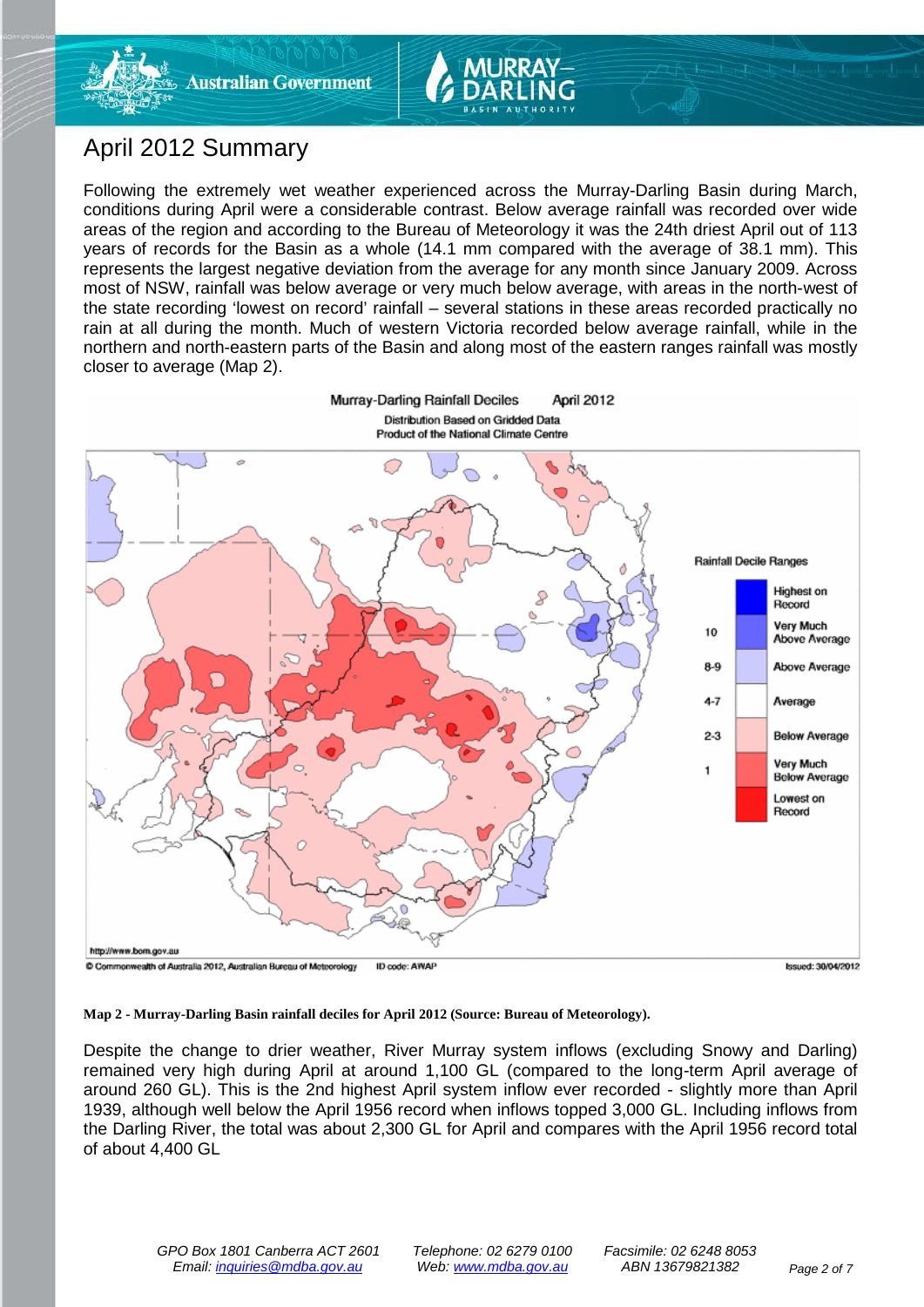The apparent contradiction during April between monthly inflow and rainfall clearly demonstrates the lag that results from the long travel times for flows along many rivers within the Murray-Darling Basin. Floodwaters generated by very heavy rains during late February and early March are continuing to gradually recede, but during April these floodwaters have resulted in large volumes of water passing along tributaries such as the Murrumbidgee, Darling and Goulburn Rivers and into the River Murray.

The volume stored in the major southern Basin storages is now at very high levels for this time of the year. As of 30 April 2012, the combined volumes in Burrinjuck, Blowering, Eildon, Hume, Dartmouth, Lake Victoria and Menindee Lakes totalled about 13,400 GL. Based on modelling at the current level of development for the period from 1895 to 2009, this year's end of April storage would only have been exceeded once in 114 years – in 1956.

## River Operations

MDBA active storage increased by 136 GL during the week and is currently 7,415 GL (86% capacity). At Dartmouth Reservoir, the storage volume increased by 4 GL and is now 3,200 GL (83% capacity). The release from Dartmouth, measured at Colemans, remained at 200 ML/day. At Hume Reservoir, the storage volume decreased by 9 GL during the week and is now 2,609 GL (87% capacity). The release from Hume Dam increased slightly during the week and was then varied by small amounts in order to target a flow at Doctors Point that ranged from around 8,000 to 9,200 ML/day. The release over the coming days will depend on flow and demand responses to any rainfall.

At Yarrawonga Weir, the pool level is currently 124.68 m AHD, or 22 cm below full supply. Diversions through the Mulwala Canal and Yarrawonga Main channel have remained steady during the week averaging around 3,400 ML/day at Mulwala Canal and 150 ML/day at Yarrawonga Main Channel. The release from Yarrawonga Weir has been reduced slightly and is now at 7,000 ML/day. Additional inchannel dilution flow - being maintained using Commonwealth environmental water to assist in managing low oxygen water downstream - is expected to continue for another week.

On the Edward-Wakool system, diversion into the Edward River has remained steady with around 1,400 ML/day flowing through the Edward River offtake and 300 ML/day through the Gulpa Creek Offtake. Additional inflow from Mulwala Canal entering via the Edward Escape is now being reduced. This will decrease the flow at Stevens Weir over the coming week where the current release is 2,300 ML/day. Downstream on the Wakool River the flow at Stoney Crossing has receded to 1,900 ML/day and the flow at Kyalite is now estimated to be around 7,300 ML/day.

On the Goulburn River, the flow at McCoys Bridge reached a peak of 6,100 ML/day during the week and is now flowing at 5,100 ML/day. Goulburn-Murray Water has advised that the flow is expected to rise again to above 6,000 ML/day over the coming week. At Torrumbarry Weir, diversion into the National Channel was held at 1,500 ML/day for much of the week but is expected to increase to 2,000 ML/day during this week. The flow downstream of Torrumbarry is currently 10,700 ML/day and should decrease below 10,000 ML/day once diversions at National Channel are increased.

On the Murrumbidgee River, the flow at Balranald began to fall away during the week following a broad peak that held for about a week at a flow close to 30,000 ML/day. The river is now flowing at 24,000 ML/day and the river has dropped below the minor flood level.

Downstream at Euston, the Murray rose slightly higher to reach a peak of 37,900 ML/day on 1 May – slightly above the peak observed on 8 April. The flow should recede slowly over the coming days and may remain above 30,000 ML/day until the middle of this month.

On the Darling River, inflows to the Menindee Lakes remain high but have now started decreasing as flows in the Darling River and the Talyawalka Creek recede upstream. The average inflow over the past week was 49,000 ML/day - down from 60,000 ML/day during the previous week. The combined volume in the lakes increased by a further 162 GL to reach 1,926 GL, or 111% capacity. Release from the Lakes (measured at Weir 32) has been held this week at around 23,000 ML/day, and is expected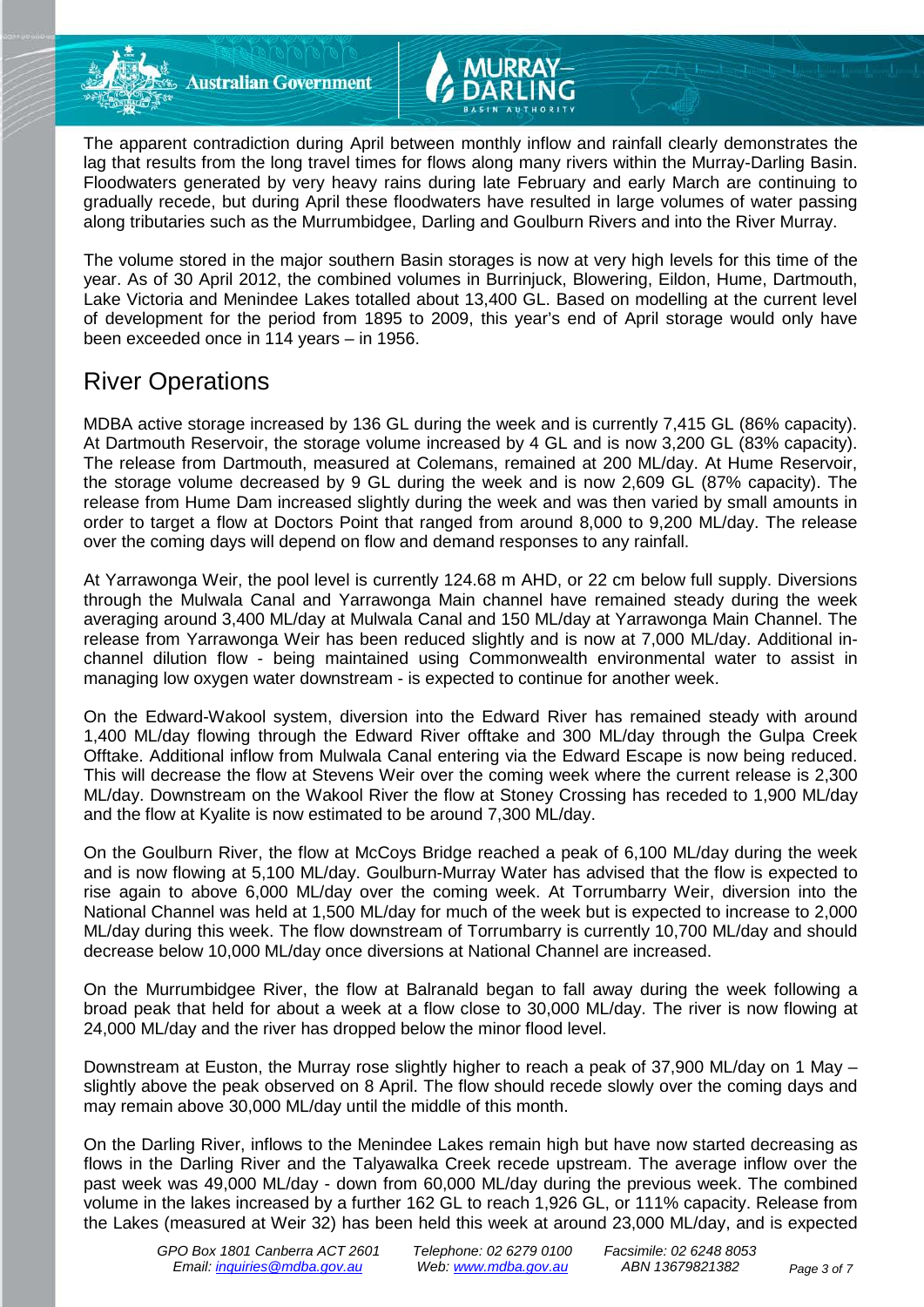

to be held steady for several more days as inflows remain high to ensure the lakes remain below the full surcharge level. Current forecasts indicate the lakes should level out at around 2,000 GL, which is 50 GL below the full surcharge capacity.

Downstream on the lower Darling River, the flow at Burtundy has reached 20,000 ML/day and continues to rise very slowly towards a peak expected later in the month. For further information on the flood operations at Menindee Lakes, please refer to the NSW Office of Water website [\(www.water.nsw.gov.au\)](http://www.water.nsw.gov.au/) with details available at

[http://www.water.nsw.gov.au/Water-management/Water-availability/Flood-management/.](http://www.water.nsw.gov.au/Water-management/Water-availability/Flood-management/)

At Wentworth, the flow increased from 54,600 to 57,800 ML/day and the upstream pool is now 22 cm above the normal operating level. The flow is now expected to peak again during the coming week but should remain just below 60,000 ML/day. At Lake Victoria, the storage volume decreased by 21 GL and is currently 354 GL (52% capacity), and the flow to South Australia has averaged 55,800 ML/day.

At the Lower Lakes, all Barrage gates at Goolwa and Mundoo were closed for two days to minimise saline incursions during a large swell event over the weekend. This resulted in a rise in water level of 19 cm at the Goolwa Barrage gauge but a much smaller rise in the average level across all Lower Lakes gauges. The level has since declined slightly after the gates were re-opened. At Tauwitchere and Ewe Island Barrages, 137 gates remain open to enable the passage of the current high inflows that continue at the Lower Lakes.

The 5 day average level for the lakes is 0.76 m AHD or 1 cm above full supply. Renewed high tides with levels up to 1.46 m are forecast for the coming week. To prevent short periods of reverse flow, the gates at Goolwa and Mundoo will be closed for much of the coming week. High water levels in the Lower Lakes are therefore expected by week's end. These operations are being adaptively managed, for although tide heights can be reasonably well predicted in advance, the impact of winds and swells on tidal surge are more difficult to predict.

#### **For media inquiries contact the Media Officer on 02 6279 0141**

DAVID DREVERMAN

Executive Director, River Management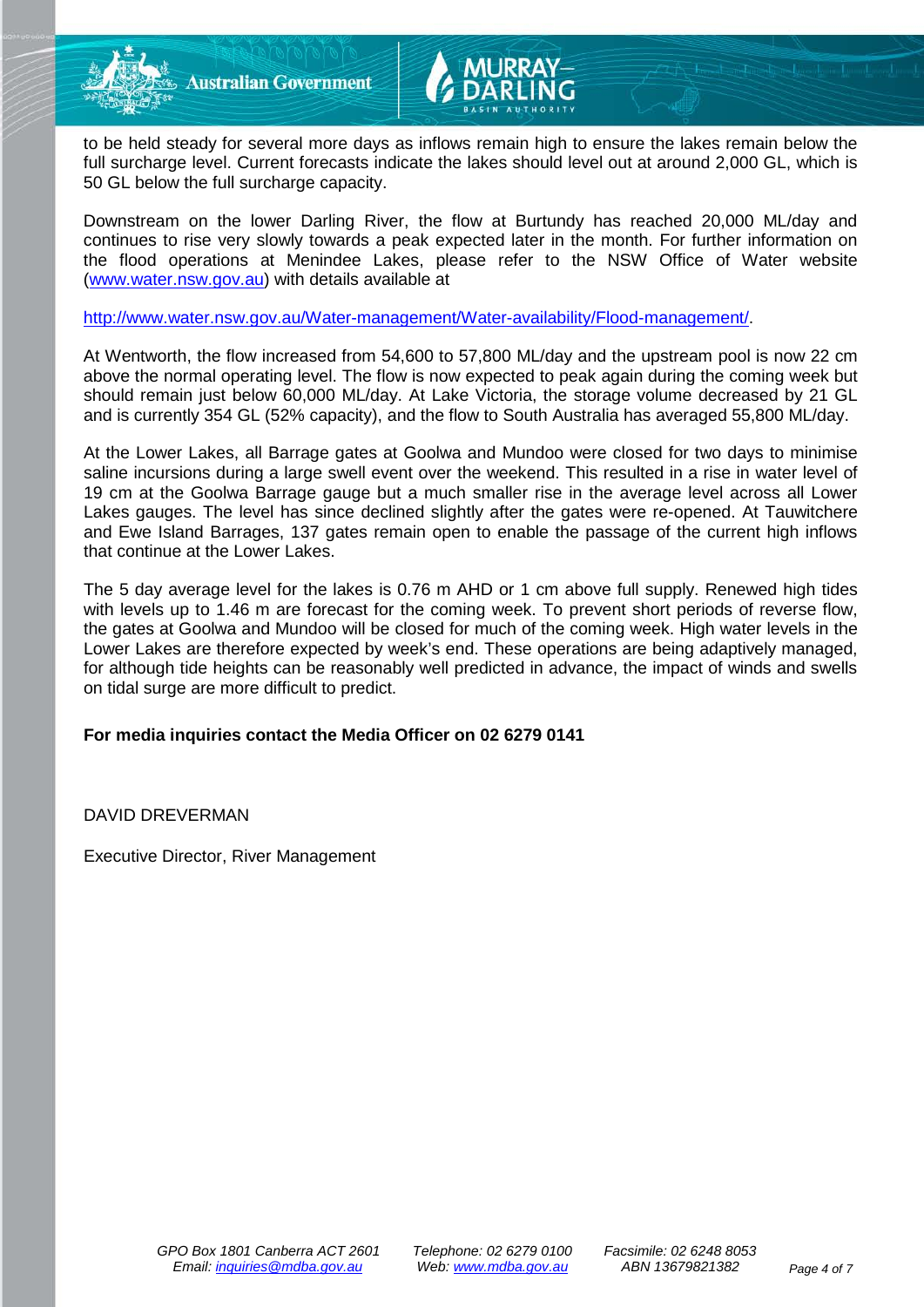



#### Water in Storage Week ending Wednesday 02 May 2012

| <b>MDBA Storages</b>             | Full<br>Supply<br>Level | Full Supply<br>Volume | Current<br>Current<br>Storage<br>Level |         | Storage |        | Active<br>Storage | Change in<br>Total<br>Storage<br>for the<br>Week |
|----------------------------------|-------------------------|-----------------------|----------------------------------------|---------|---------|--------|-------------------|--------------------------------------------------|
|                                  | $(m$ AHD)               | (GL)                  | (m AHD)                                | (GL)    | %       | (GL)   | (GL)              | (GL)                                             |
| Dartmouth Reservoir              | 486.00                  | 3856                  | 475.42                                 | 3 2 0 0 | 83%     | 71     | 3 1 2 9           | $+4$                                             |
| Hume Reservoir                   | 192.00                  | 3 0 0 5               | 189.94                                 | 2609    | 87%     | 23     | 2586              | -9                                               |
| Lake Victoria                    | 27.00                   | 677                   | 24.10                                  | 354     | 52%     | 100    | 254               | $-21$                                            |
| Menindee Lakes                   |                         | 1 731*                |                                        | 1926    | 111%    | (480#) | 1446              | $+162$                                           |
| <b>Total</b>                     |                         | 9 2 6 9               |                                        | 8 0 8 9 | 87%     | $ -$   | 7415              | $+136$                                           |
| <b>Total Active MDBA Storage</b> |                         |                       |                                        |         |         |        | 86% ^             |                                                  |

#### **Major State Storages**

| <b>Burriniuck Reservoir</b> | 026     | 970  | 95% |     | 967             | --    |
|-----------------------------|---------|------|-----|-----|-----------------|-------|
| <b>Blowering Reservoir</b>  | 631     | 535  | 94% | 24  | <b>511</b><br>ັ | $-20$ |
| Eildon<br>ı Reservoir       | 3 3 3 4 | 2828 | 85% | 100 | 728             | --    |
|                             |         |      |     |     |                 |       |

\* Menindee surcharge capacity – 2050 GL \*\* All Data is rounded to nearest GL \*\*

# NSW takes control of Menindee Lakes when storage falls below 480 GL, and control reverts to MDBA when storage next reaches 640 GL ^ % of total active MDBA storage

**Snowy Mountains Scheme Snowy diversions for week ending 01 May 2012** 

| <b>Storage</b>         | <b>Active Storage</b><br>(GL) | Weekly Change<br>(GL) | Diversion (GL)   | This Week | From 1 May<br>2012 |
|------------------------|-------------------------------|-----------------------|------------------|-----------|--------------------|
| Lake Eucumbene - Total | 2507                          | n/a                   | Snowy-Murray     | +6        |                    |
| Snowy-Murray Component | 911                           | n/a                   | Tooma-Tumut      | +4        |                    |
| <b>Target Storage</b>  | 290                           |                       | Net Diversion    |           |                    |
|                        |                               |                       | Murray 1 Release | $+12$     |                    |

#### **Major Diversions from Murray and Lower Darling (GL) \***

| <b>New South Wales</b>    | This Week | From 1 July<br>2011 | Victoria                        | This Week | From 1<br><b>July 2011</b> |
|---------------------------|-----------|---------------------|---------------------------------|-----------|----------------------------|
| Murray Irrig. Ltd (Net)   | 11.8      | 1035                | Yarrawonga Main Channel (net)   | $-1.2$    | 196                        |
| Wakool Sys Allowance      | $-0.3$    | 22                  | Torrumbarry System + Nyah (net) | 7.7       | 516                        |
| Western Murray Irrigation | 0.3       | 21                  | Sunraysia Pumped Districts      | 1.1       | 88                         |
| Licensed Pumps            | 2.4       | 181                 | Licensed pumps - GMW (Nyah+u/s) |           | 52                         |
| Lower Darling             | 7.1       | 273                 | Licensed pumps - LMW            | 1.2       | 260                        |
| <b>TOTAL</b>              | 21.3      | 1532                | <b>TOTAL</b>                    | 8.8       | 1112                       |

\* Figures derived from estimates and monthly data. Please note that not all data may have been available at the time of creating this report. \*\* All data above is rounded to nearest 100 ML for weekly data and nearest GL for cumulative data\*\*

#### **Flow to South Australia (GL)**

| Flow to South Australia (GL)                      | Entitlement this month | $93.0*$ |                 |
|---------------------------------------------------|------------------------|---------|-----------------|
| * Flow to SA will be greater than entitlement for | Flow this week         | 111.1   | (15 900 ML/day) |
| April due to Unregulated Flows and Additional     | Flow so far this month | 111.1   |                 |
| Dilution Flow.                                    | Flow last month        | 1.778.8 |                 |
| 0.11100                                           |                        |         |                 |

#### **Salinity (EC) (microSiemens/cm at 25o C)**

|                         | Current | Average over the last week | Average since 1 August 2011 |
|-------------------------|---------|----------------------------|-----------------------------|
| Swan Hill               | 140     | 160                        | 130                         |
| Euston                  | 190     | 190                        | 140                         |
| <b>Red Cliffs</b>       | 190     | 180                        | 160                         |
| Merbein                 | 160     | 160                        | 140                         |
| Burtundy (Darling)      | 290     | 290                        | 350                         |
| Lock 9                  | 220     | 220                        | 190                         |
| Lake Victoria           | 250     | 290                        | 220                         |
| Berri                   | 260     | 250                        | 250                         |
| Waikerie                |         |                            |                             |
| Morgan                  | 290     | 270                        | 280                         |
| Mannum                  | 220     | 150                        | 410                         |
| Murray Bridge           | 320     | 310                        | 350                         |
| Milang (Lake Alex.)     | 660     | 680                        | 550                         |
| Poltalloch (Lake Alex.) | 280     | 280                        | 360                         |
| Meningie (Lake Alb.)    | 4 7 1 0 | 4 7 1 0                    | 5 0 2 0                     |
| Goolwa Barrages         | 570     | 870                        | 1 500                       |

*GPO Box 1801 Canberra ACT 2601 Telephone: 02 6279 0100 Facsimile: 02 6248 8053 Email: [inquiries@mdba.gov.au](mailto:inquiries@mdba.gov.au) Web: [www.mdba.gov.au](http://www.mdba.gov.au/) ABN 13679821382 Page 5 of 7*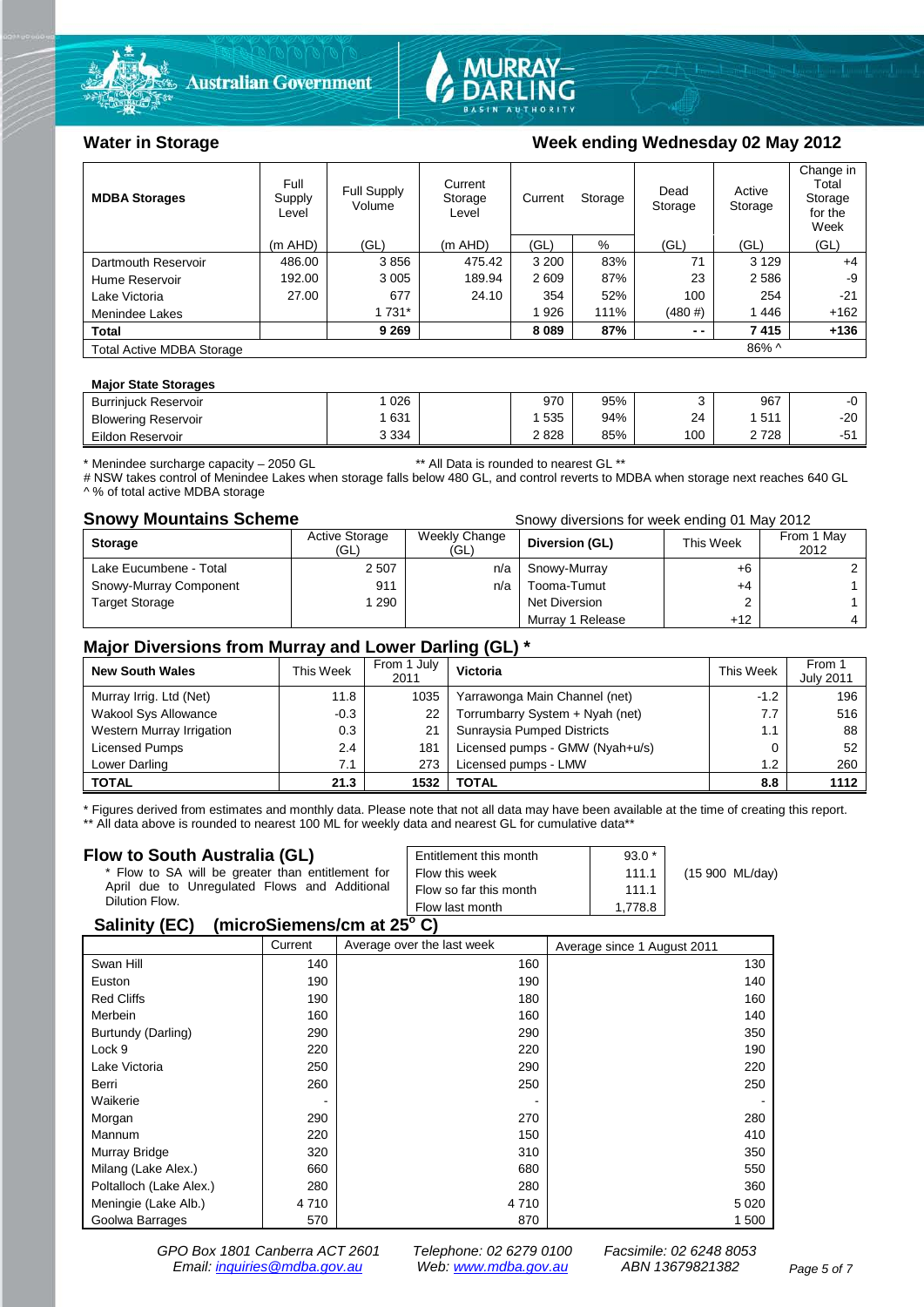



#### River Levels and Flows **Week ending Wednesday 02 May 2012**

|                                | Minor Flood<br>Stage | Height<br>Gauge |         | Flow     | Trend | Average Flow<br>this Week | Average<br>Flow last<br>Week |
|--------------------------------|----------------------|-----------------|---------|----------|-------|---------------------------|------------------------------|
| <b>River Murray</b>            | (m)                  | local(m)        | (m AHD) | (ML/day) |       | (ML/day)                  | (ML/day)                     |
| Khancoban                      |                      |                 |         | 4 1 2 0  | F     | 2 600                     | 2 0 9 0                      |
| Jingellic                      | 4.0                  | 1.81            | 208.33  | 5 3 6 0  | R.    | 4680                      | 4810                         |
| Tallandoon (Mitta Mitta River) | 4.2                  | 1.52            | 218.41  | 700      | R     | 710                       | 820                          |
| Heywoods                       | 5.5                  | 2.33            | 155.96  | 6860     | F     | 7 0 9 0                   | 6 900                        |
| Doctors Point                  | 5.5                  | 2.46            | 150.93  | 8590     | R.    | 8700                      | 8 1 5 0                      |
| Albury                         | 4.3                  | 1.42            | 148.86  |          |       |                           |                              |
| Corowa                         | 3.8                  | 2.16            | 128.18  | 8 4 0 0  | F     | 8 1 1 0                   | 9 3 9 0                      |
| Yarrawonga Weir (d/s)          | 6.4                  | 1.33            | 116.37  | 7510     | F     | 7570                      | 7 5 6 0                      |
| Tocumwal                       | 6.4                  | 1.97            | 105.81  | 7620     | S     | 7630                      | 7680                         |
| Torrumbarry Weir (d/s)         | 7.3                  | 3.30            | 81.85   | 10 690   | S     | 10 440                    | 8750                         |
| Swan Hill                      | 4.5                  | 1.79            | 64.71   | 8 6 6 0  | R     | 8 1 3 0                   | 7 2 8 0                      |
| Wakool Junction                | 8.8                  | 5.44            | 54.56   | 19 350   | F     | 20 000                    | 21 080                       |
| Euston Weir (d/s)              | 8.8                  | 5.94            | 47.78   | 37 780   | S     | 37 640                    | 34 910                       |
| Mildura Weir (d/s)             |                      |                 |         |          | ÷.    |                           |                              |
| Wentworth Weir (d/s)           | 7.3                  | 6.08            | 30.84   | 57 800   | R.    | 56 600                    | 53 770                       |
| <b>Rufus Junction</b>          |                      | 7.13            | 24.06   | 55 650   | S     | 55 780                    | 57 770                       |
| Blanchetown (Lock 1 d/s)       | $\blacksquare$       | 3.30            |         | 53 100   | S     | 52 770                    | 50 140                       |
|                                |                      |                 |         |          |       |                           |                              |
| <b>Tributaries</b>             |                      |                 |         |          |       |                           |                              |
| Kiewa at Bandiana              | 2.7                  | 1.60            | 154.83  | 1 4 2 0  | R.    | 1 400                     | 1 2 2 0                      |
| Ovens at Wangaratta            | 11.9                 | 8.39            | 146.07  | 1 630    | R.    | 1570                      | 1 6 2 0                      |
| Goulburn at McCoys Bridge      | 9.0                  | 3.69            | 95.11   | 5 100    | F     | 5 5 3 0                   | 4 3 3 0                      |
| Edward at Stevens Weir (d/s)   |                      | 2.18            | 81.95   | 2 2 7 0  | F     | 2 3 9 0                   | 2 500                        |
| <b>Edward at Liewah</b>        |                      | 4.09            | 59.47   | 4610     | F     | 5610                      | 7 5 20                       |
| Wakool at Stoney Crossing      |                      | 2.14            | 55.63   | 1 900    | F     | 2 5 3 0                   | 3930                         |
| Murrumbidgee at Balranald      | 5.0                  | 6.64            | 62.60   | 24 0 20  | F     | 27 030                    | 28 410                       |
| Barwon at Mungindi             | ۰                    | 3.20            |         | 70       | S     | 60                        | 140                          |
| Darling at Bourke              | $\blacksquare$       | 4.72            |         | 5 300    | F     | 6 2 7 0                   | 8570                         |
| Darling at Burtundy Rocks      |                      | 7.42            |         | 19 950   | S     | 19840                     | 19610                        |

Natural Inflow to Hume 6 040 6 410

(i.e. Pre Dartmouth & Snowy Mountains scheme)

**Weirs and Locks** Pool levels above or below Full Supply Level (FSL)

| <b>Murray</b>      | FSL (m AHD) | u/s     | d/s            |                       | FSL (m AHD) | u/s     | d/s     |
|--------------------|-------------|---------|----------------|-----------------------|-------------|---------|---------|
| Yarrawonga         | 124.90      | $-0.22$ | $\blacksquare$ | No. 7 Rufus River     | 22.10       | $+2.04$ | $+4.82$ |
| No. 26 Torrumbarry | 86.05       | $+0.00$ | $\sim$         | No. 6 Murtho          | 19.25       | $+0.09$ | $+3.03$ |
| No. 15 Euston      | 47.60       | $+0.21$ | $\blacksquare$ | No. 5 Renmark         | 16.30       | $-0.05$ | $+2.76$ |
| No. 11 Mildura     | 34.40       | $+0.08$ | $+2.12$        | No. 4 Bookpurnong     | 13.20       | $+0.67$ | $+3.99$ |
| No. 10 Wentworth   | 30.80       | $+0.22$ | $+3.44$        | No. 3 Overland Corner | 9.80        | $+0.18$ | $+3.54$ |
| No. 9 Kulnine      | 27.40       | $+0.21$ | $+2.94$        | No. 2 Waikerie        | 6.10        | $+0.94$ | $+3.64$ |
| No. 8 Wangumma     | 24.60       | $+1.21$ | $+3.63$        | No. 1 Blanchetown     | 3.20        | $+0.30$ | $+2.55$ |

#### **Lower Lakes FSL = 0.75 m AHD**

Lake Alexandrina average level for the past 5 days (m AHD) 0.76

| <b>Barrages</b>       | <b>Fishways at Barrages</b> |                          |          |           |               |  |
|-----------------------|-----------------------------|--------------------------|----------|-----------|---------------|--|
|                       | Openings                    | Level (m AHD)            | No. Open | Rock Ramp | Vertical Slot |  |
| Goolwa                | 128 openings                | 0.64                     | 55       | -         | Open          |  |
| Mundoo                | 26 openings                 | 0.64                     |          | -         |               |  |
| <b>Boundary Creek</b> | 6 openings                  | $\overline{\phantom{0}}$ |          | -         |               |  |
| Ewe Island            | 111 gates                   |                          | 52       | -         |               |  |
| Tauwitchere           | 322 gates                   | 0.66                     | 85       | Open      | Open          |  |

AHD = Level relative to Australian Height Datum, i.e. height above sea level